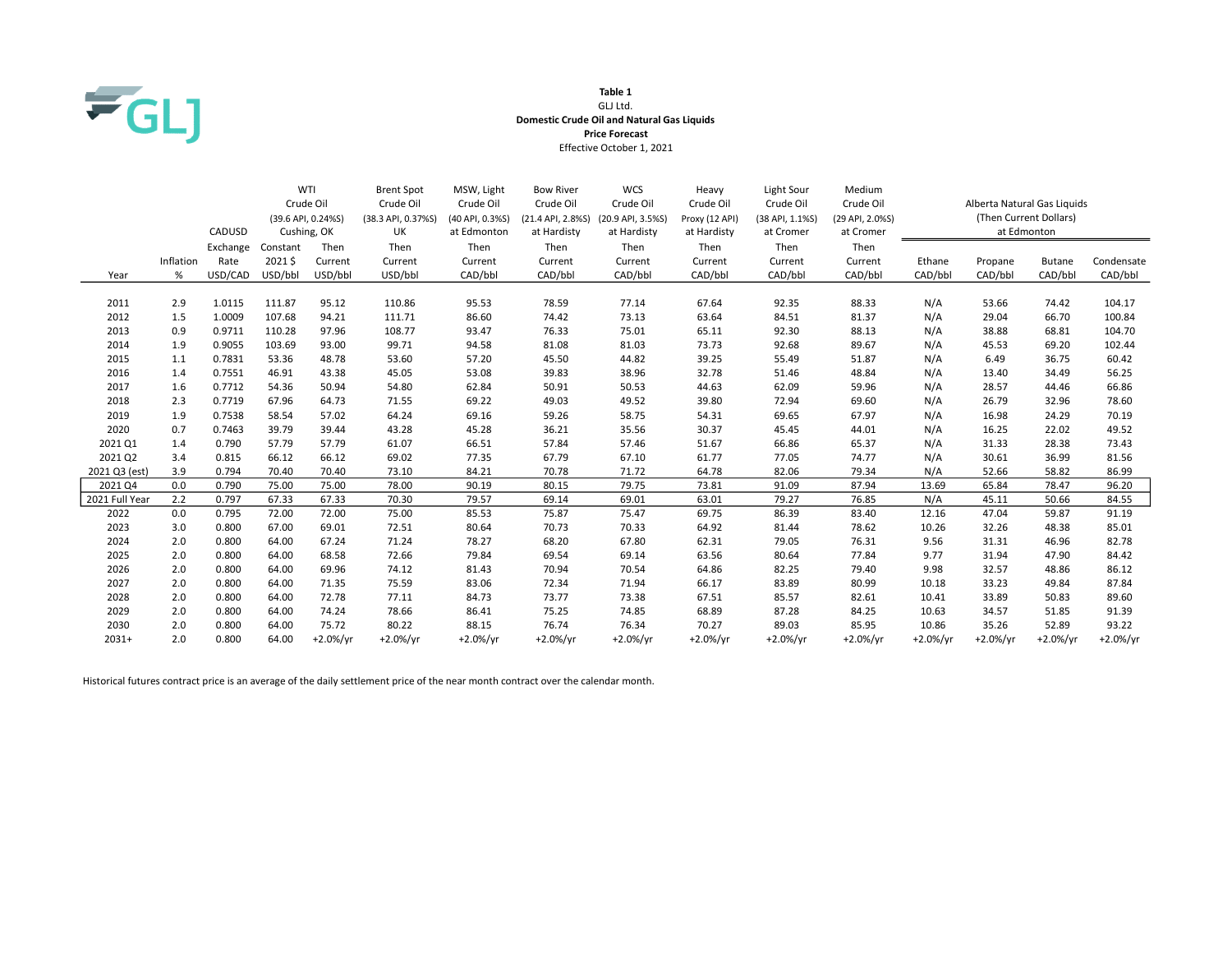

### GLJ Ltd. Table 2 Domestic Natural Gas Effective October 1, 2021 Price Forecast

|                |           | Henry Hub   |            | Alberta     |            |             |            | Saskatchewan      | <b>British Columbia</b> |                   |             |             |
|----------------|-----------|-------------|------------|-------------|------------|-------------|------------|-------------------|-------------------------|-------------------|-------------|-------------|
|                | Constant  | Then        | AECO/NIT   |             | Plant Gate |             |            | <b>Plant Gate</b> | Westcoast               | Spot              | Huntingdon/ | Dawn        |
|                | 2021\$    | Current     | Spot       | Spot        | ARP        | Empress     | SaskEnergy | Spot              | Station 2               | <b>Plant Gate</b> | Sumas Spot  | @ Ontario   |
| Year           | USD/MMBtu | USD/MMBtu   | CAD/MMBtu  | CAD/MMBtu   | CAD/MMBtu  | CAD/MMBtu   | CAD/MMBtu  | CAD/MMBtu         | CAD/MMBtu               | CAD/MMBtu         | USD/MMBtu   | USD/MMBtu   |
|                |           |             |            |             |            |             |            |                   |                         |                   |             |             |
| 2011           | 4.74      | 4.03        | 3.62       | 3.42        | 3.46       | 3.41        | 3.57       | 3.58              | 3.33                    | 3.18              | 3.90        | 4.39        |
| 2012           | 3.23      | 2.83        | 2.40       | 2.21        | 2.25       | 2.30        | 2.31       | 2.26              | 2.30                    | 2.12              | 2.70        | 3.04        |
| 2013           | 4.19      | 3.73        | 3.18       | 2.96        | 2.98       | 3.14        | 3.09       | 3.10              | 3.14                    | 2.94              | 3.71        | 4.07        |
| 2014           | 4.77      | 4.28        | 4.50       | 4.26        | 4.22       | 4.72        | 4.39       | 4.42              | 4.29                    | 4.07              | 4.37        | 5.98        |
| 2015           | 2.88      | 2.63        | 2.70       | 2.47        | 2.56       | 2.89        | 2.71       | 2.61              | 1.80                    | 1.59              | 2.31        | 2.99        |
| 2016           | 2.76      | 2.55        | 2.18       | 1.94        | 1.93       | 2.36        | 2.18       | 2.09              | 1.77                    | 1.60              | 2.18        | 2.56        |
| 2017           | 3.22      | 3.02        | 2.19       | 1.93        | 2.22       | 2.60        | 2.41       | 2.29              | 1.56                    | 1.34              | 2.62        | 3.05        |
| 2018           | 3.22      | 3.07        | 1.54       | 1.33        | 1.36       | 3.06        | 1.68       | 2.71              | 1.24                    | 1.03              | 3.60        | 3.09        |
| 2019           | 2.60      | 2.53        | 1.81       | 1.59        | 1.48       | 2.52        | 1.73       | 2.20              | 1.02                    | 0.75              | 4.70        | 2.44        |
| 2020           | 2.15      | 2.13        | 2.26       | 2.03        | 2.00       | 2.24        | 2.45       | 2.05              | 2.21                    | 1.94              | 2.16        | 1.88        |
| 2021 Q1        | 2.72      | 2.72        | 3.16       | 2.90        | 2.76       | 3.22        | 3.36       | 3.00              | 3.09                    | 2.73              | 3.31        | 2.95        |
| 2021 Q2        | 2.97      | 2.97        | 3.12       | 2.85        | 2.70       | 3.11        | 3.30       | 2.89              | 3.04                    | 2.77              | 2.82        | 2.81        |
| 2021 Q3 (est)  | 4.29      | 4.29        | 3.60       | 3.11        | 3.12       | 4.06        | 3.47       | 3.84              | 3.54                    | 3.07              | 3.87        | 3.88        |
| 2021 Q4        | 5.70      | 5.70        | 4.20       | 3.94        | 3.94       | 4.25        | 4.04       | 4.02              | 4.15                    | 3.87              | 6.20        | 5.60        |
| 2021 Full Year | 3.92      | 3.92        | 3.52       | 3.20        | 3.13       | 3.66        | 3.54       | 3.44              | 3.45                    | 3.11              | 4.05        | 3.81        |
| 2022           | 4.50      | 4.50        | 3.75       | 3.49        | 3.49       | 3.80        | 3.59       | 3.57              | 3.70                    | 3.42              | 4.40        | 4.45        |
| 2023           | 3.40      | 3.50        | 3.20       | 2.95        | 2.95       | 3.25        | 3.05       | 3.02              | 3.20                    | 2.92              | 3.40        | 3.45        |
| 2024           | 3.00      | 3.15        | 2.99       | 2.75        | 2.75       | 3.04        | 2.85       | 2.81              | 2.99                    | 2.72              | 3.05        | 3.10        |
| 2025           | 3.00      | 3.21        | 3.05       | 2.81        | 2.81       | 3.10        | 2.91       | 2.87              | 3.05                    | 2.78              | 3.11        | 3.16        |
| 2026           | 3.00      | 3.28        | 3.12       | 2.87        | 2.87       | 3.17        | 2.97       | 2.94              | 3.12                    | 2.84              | 3.18        | 3.23        |
| 2027           | 3.00      | 3.34        | 3.17       | 2.92        | 2.92       | 3.22        | 3.02       | 2.99              | 3.17                    | 2.90              | 3.24        | 3.29        |
| 2028           | 3.00      | 3.41        | 3.24       | 2.99        | 2.99       | 3.29        | 3.09       | 3.06              | 3.24                    | 2.96              | 3.31        | 3.36        |
| 2029           | 3.00      | 3.48        | 3.31       | 3.06        | 3.06       | 3.36        | 3.16       | 3.13              | 3.31                    | 3.03              | 3.38        | 3.43        |
| 2030           | 3.00      | 3.55        | 3.37       | 3.12        | 3.12       | 3.42        | 3.22       | 3.19              | 3.37                    | 3.10              | 3.45        | 3.50        |
| $2031+$        | 3.00      | $+2.0\%/yr$ | $+2.0%/yr$ | $+2.0\%/yr$ | $+2.0%/yr$ | $+2.0\%/yr$ | $+2.0%/yr$ | $+2.0\%/yr$       | $+2.0%/yr$              | $+2.0%/yr$        | $+2.0\%/yr$ | $+2.0\%/yr$ |

Unless otherwise stated, the gas price reference point is the receipt point on the applicable provincial gas transmission system known as the plant gate. The plant gate price represents the price before raw gathering and processing charges are deducted.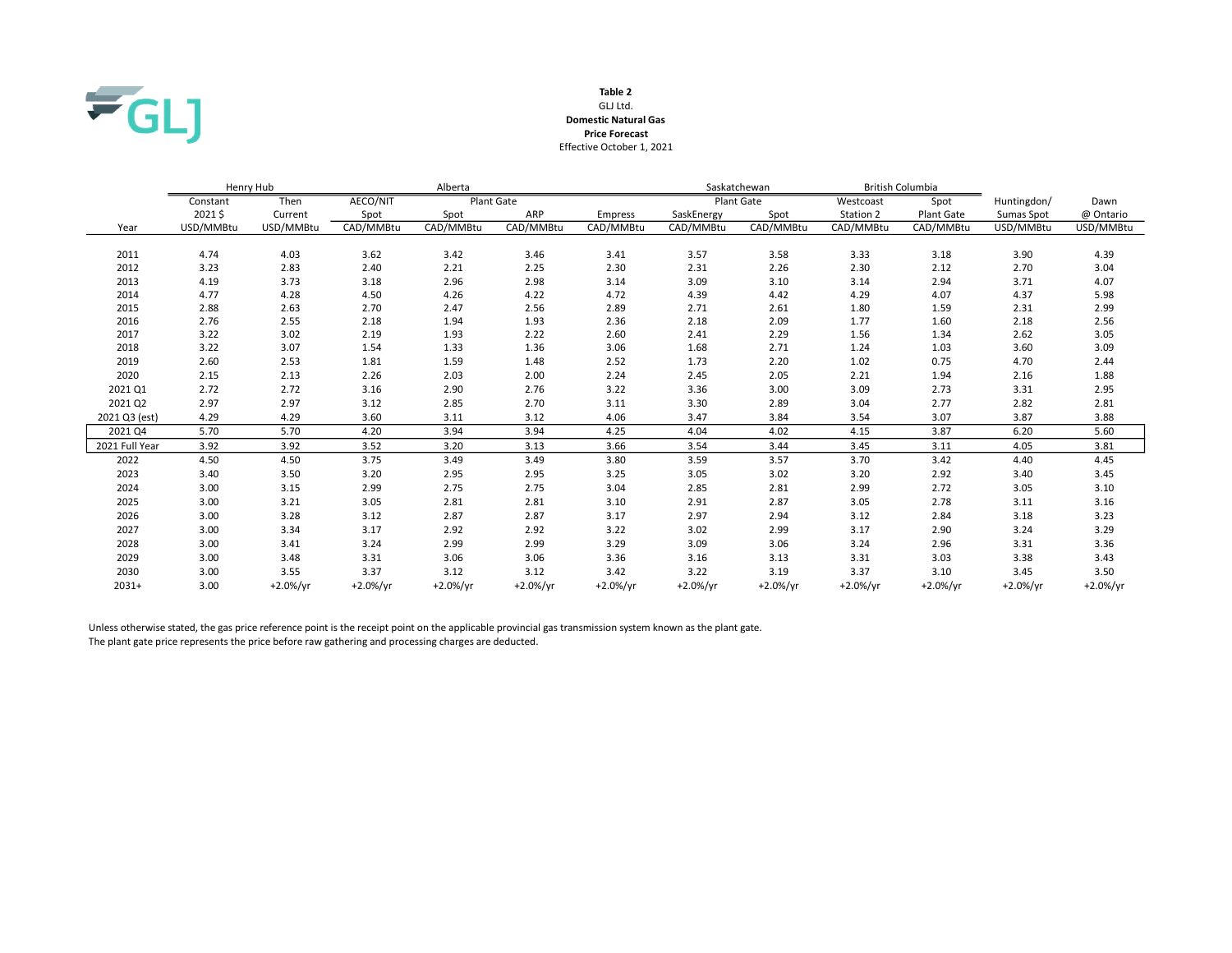

### Table 3 GLJ Ltd. International Crude Oil Price Forecast Effective October 1, 2021

|         | <b>United States</b> |            | Europe     |            | Latin America | Mideast Gulf and Mediterranean |             |            |            |            |              | Africa      | Asia-Pacific |            | Russia / C.I.S. |             |
|---------|----------------------|------------|------------|------------|---------------|--------------------------------|-------------|------------|------------|------------|--------------|-------------|--------------|------------|-----------------|-------------|
|         | Cushing, OK          | Louisiana  | UK         | Mexico     | Colombia      | Oman                           | <b>OPEC</b> | Abu Dhabi  | Iran       | Algeria    | Iraq         | Nigeria     | Indonesia    | Malaysia   | Russia          | Russia      |
|         | WTI                  | $LLS^*$    |            |            |               | <b>DME</b>                     |             |            |            |            |              |             |              |            | $ESPO**$        |             |
|         |                      |            | Brent      | Maya       | Vasconia      |                                | Basket      | Murban     | Iran Heavy | Saharan    | Basrah Light | Bonny Light | Minas        | Tapis      |                 | Sokol       |
|         | 39.6 API             | 35.6 API   | 38.3 API   | 21.8 API   | 24.5 API      | <b>34 API</b>                  | 32.7 API    | 40.2 API   | 30.2 API   | 45.3 API   | 30.5 API     | 33.4 API    | 35.3 API     | 45.2 API   | 34.8 API        | 34.8 API    |
|         | 0.24% S              | 0.37% S    | 0.37% S    | 3.33% S    | 0.95% S       | 2.00% S                        | 1.77% S     | 0.79% S    | 1.77% S    | 0.09% S    | 2.90% S      | $0.16\%$ S  | 0.09% S      | $0.03\%$ S | 0.62%S          | 0.29%S      |
| Year    | USD/bbl              | USD/bbl    | USD/bbl    | USD/bbl    | USD/bbl       | USD/bbl                        | USD/bbl     | USD/bbl    | USD/bbl    | USD/bbl    | USD/bbl      | USD/bbl     | USD/bbl      | USD/bbl    | USD/bbl         | USD/bbl     |
|         |                      |            |            |            |               |                                |             |            |            |            |              |             |              |            |                 |             |
| 2021 Q4 | 75.00                | 76.50      | 78.00      | 70.20      | 74.00         | 76.90                          | 77.40       | 77.60      | 76.00      | 77.20      | 78.70        | 77.00       | 74.00        | 78.10      | 77.00           | 78.00       |
| 2022    | 72.00                | 73.50      | 75.00      | 67.50      | 71.00         | 74.70                          | 74.85       | 75.20      | 72.80      | 74.75      | 75.50        | 74.25       | 74.00        | 74.30      | 76.50           | 74.70       |
| 2023    | 69.01                | 70.51      | 72.51      | 65.26      | 68.51         | 72.21                          | 72.36       | 72.71      | 70.31      | 72.26      | 73.01        | 71.76       | 71.51        | 71.81      | 74.01           | 72.21       |
| 2024    | 67.24                | 68.74      | 71.24      | 64.12      | 67.24         | 70.94                          | 71.09       | 71.44      | 69.04      | 70.99      | 71.74        | 70.49       | 70.24        | 70.54      | 72.74           | 70.94       |
| 2025    | 68.58                | 70.08      | 72.66      | 65.39      | 68.66         | 72.36                          | 72.51       | 72.86      | 70.46      | 72.41      | 73.16        | 71.91       | 71.66        | 71.96      | 74.16           | 72.36       |
| 2026    | 69.96                | 71.46      | 74.12      | 66.71      | 70.12         | 73.82                          | 73.97       | 74.32      | 71.92      | 73.87      | 74.62        | 73.37       | 73.12        | 73.42      | 75.62           | 73.82       |
| 2027    | 71.35                | 72.85      | 75.59      | 68.04      | 71.59         | 75.29                          | 75.44       | 75.79      | 73.39      | 75.34      | 76.09        | 74.84       | 74.59        | 74.89      | 77.09           | 75.29       |
| 2028    | 72.78                | 74.28      | 77.11      | 69.40      | 73.11         | 76.81                          | 76.96       | 77.31      | 74.91      | 76.86      | 77.61        | 76.36       | 76.11        | 76.41      | 78.61           | 76.81       |
| 2029    | 74.24                | 75.74      | 78.66      | 70.79      | 74.66         | 78.36                          | 78.51       | 78.86      | 76.46      | 78.41      | 79.16        | 77.91       | 77.66        | 77.96      | 80.16           | 78.36       |
| 2030    | 75.72                | 77.22      | 80.22      | 72.20      | 76.22         | 79.92                          | 80.07       | 80.42      | 78.02      | 79.97      | 80.72        | 79.47       | 79.22        | 79.52      | 81.72           | 79.92       |
| $2031+$ | $+2.0\%/yr$          | $+2.0%/yr$ | $+2.0%/yr$ | $+2.0%/yr$ | $+2.0%/vr$    | $+2.0%/yr$                     | $+2.0%/vr$  | $+2.0%/yr$ | $+2.0%/yr$ | $+2.0%/yr$ | $+2.0%/yr$   | $+2.0\%/yr$ | $+2.0%/yr$   | $+2.0%/yr$ | $+2.0\%/yr$     | $+2.0\%/yr$ |

\* LLS - Light Louisiana Sweet

\*\* ESPO - Eastern Siberian Pacific Ocean Blend

Historical futures contract price is an average of the daily settlement price of the near month contract over the calendar month. GLJ Forecasts a variety of other benchmarks that may not be presented and can be obtained upon request.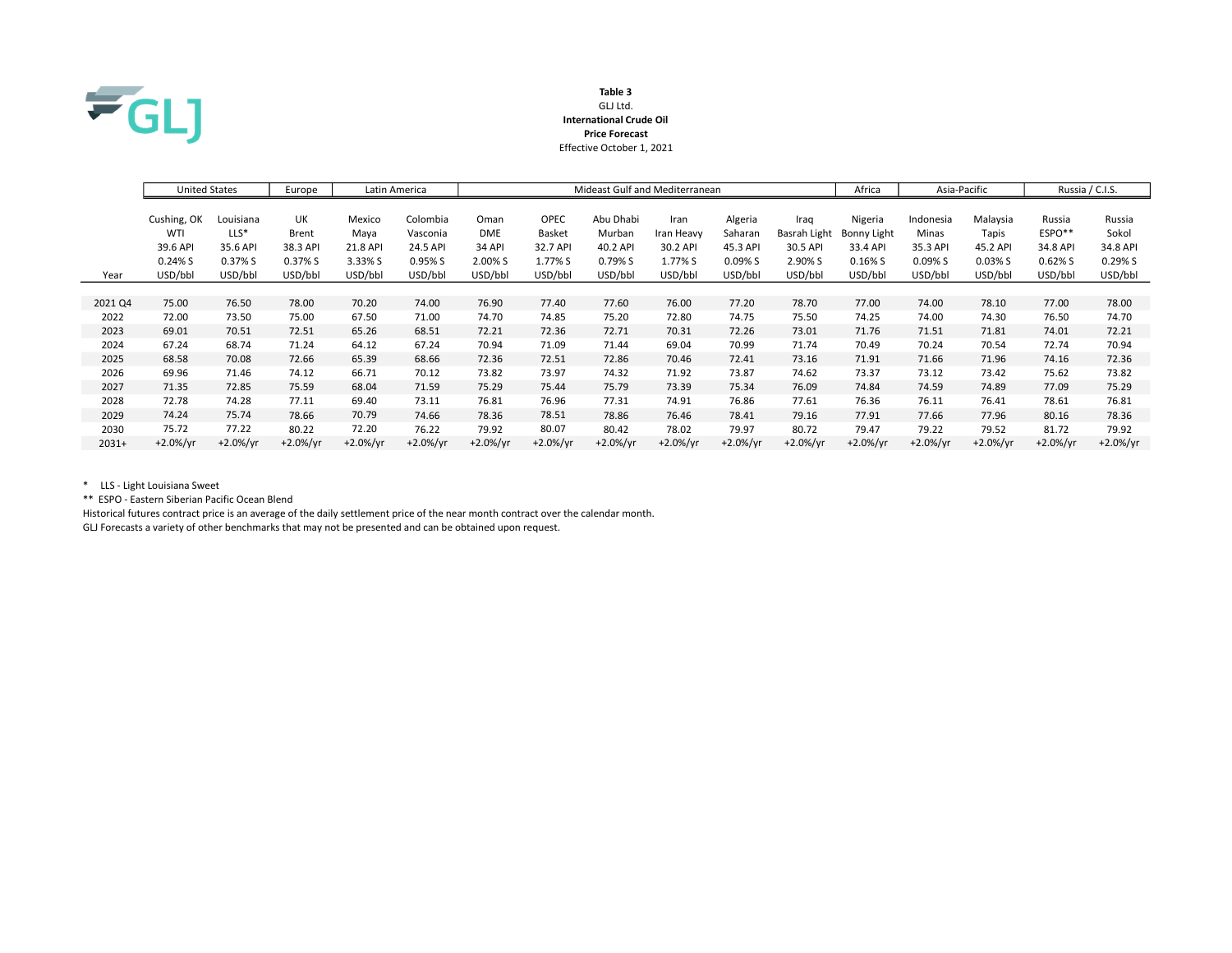

# Table 4 GLJ Ltd. International Natural Gas & LNG Price Forecast Effective October 1, 2021

|         |                                       |                                   |                                     | US Natural Gas                        |                                   | European Natural Gas                |                                        | Asia-Pacific                           | India                               |                                        |                                            |
|---------|---------------------------------------|-----------------------------------|-------------------------------------|---------------------------------------|-----------------------------------|-------------------------------------|----------------------------------------|----------------------------------------|-------------------------------------|----------------------------------------|--------------------------------------------|
| Year    | Henry Hub<br>Natural Gas<br>USD/MMBtu | Midwest<br>@ Chicago<br>USD/MMBtu | Rockies<br>Natural Gas<br>USD/MMBtu | Algonquin<br>Natural Gas<br>USD/MMBtu | Malin<br>Natural Gas<br>USD/MMBtu | Permian<br>Natural Gas<br>USD/MMBtu | <b>NBP</b><br>Natural Gas<br>USD/MMBtu | <b>TTF</b><br>Natural Gas<br>USD/MMBtu | Russian<br>Natural Gas<br>USD/MMBtu | <b>JKM</b><br>Natural Gas<br>USD/MMBtu | India Domestic<br>Natural Gas<br>USD/MMBtu |
|         |                                       |                                   |                                     |                                       |                                   |                                     |                                        |                                        |                                     |                                        |                                            |
| 2021 Q4 | 5.70                                  | 5.55                              | 5.50                                | 10.50                                 | 5.65                              | 5.20                                | 26.00                                  | 25.75                                  | 25.95                               | 25.90                                  | 15.24                                      |
| 2022    | 4.50                                  | 4.35                              | 4.30                                | 7.50                                  | 4.35                              | 4.00                                | 15.75                                  | 15.55                                  | 15.70                               | 16.75                                  | 11.11                                      |
| 2023    | 3.50                                  | 3.35                              | 3.30                                | 5.50                                  | 3.35                              | 3.00                                | 8.50                                   | 8.40                                   | 8.45                                | 8.90                                   | 6.75                                       |
| 2024    | 3.15                                  | 3.00                              | 2.95                                | 4.35                                  | 3.00                              | 2.65                                | 7.40                                   | 7.30                                   | 7.35                                | 7.80                                   | 5.24                                       |
| 2025    | 3.21                                  | 3.06                              | 3.01                                | 4.44                                  | 3.06                              | 2.71                                | 7.55                                   | 7.45                                   | 7.50                                | 7.95                                   | 5.15                                       |
| 2026    | 3.28                                  | 3.13                              | 3.08                                | 4.53                                  | 3.13                              | 2.78                                | 7.70                                   | 7.60                                   | 7.65                                | 8.10                                   | 5.25                                       |
| 2027    | 3.34                                  | 3.19                              | 3.14                                | 4.61                                  | 3.19                              | 2.84                                | 7.85                                   | 7.75                                   | 7.80                                | 8.25                                   | 5.36                                       |
| 2028    | 3.41                                  | 3.26                              | 3.21                                | 4.71                                  | 3.26                              | 2.91                                | 8.00                                   | 7.90                                   | 7.95                                | 8.40                                   | 5.46                                       |
| 2029    | 3.48                                  | 3.33                              | 3.28                                | 4.81                                  | 3.33                              | 2.98                                | 8.20                                   | 8.10                                   | 8.15                                | 8.60                                   | 5.59                                       |
| 2030    | 3.55                                  | 3.40                              | 3.35                                | 4.90                                  | 3.40                              | 3.05                                | 8.35                                   | 8.25                                   | 8.30                                | 8.75                                   | 5.70                                       |
| $2031+$ | $+2.0%/yr$                            | $+2.0%/yr$                        | $+2.0%/yr$                          | $+2.0\%/yr$                           | $+2.0%/yr$                        | $+2.0%/yr$                          | $+2.0\%/yr$                            | $+2.0\%/yr$                            | $+2.0%/vr$                          | $+2.0\%/yr$                            | $+2.0%/yr$                                 |

NBP - National Balancing Point LNG

JKM - Japanese Korean Marker LNG

TTF - Title Transfer Facility LNG

Russian Gas - Average European import border price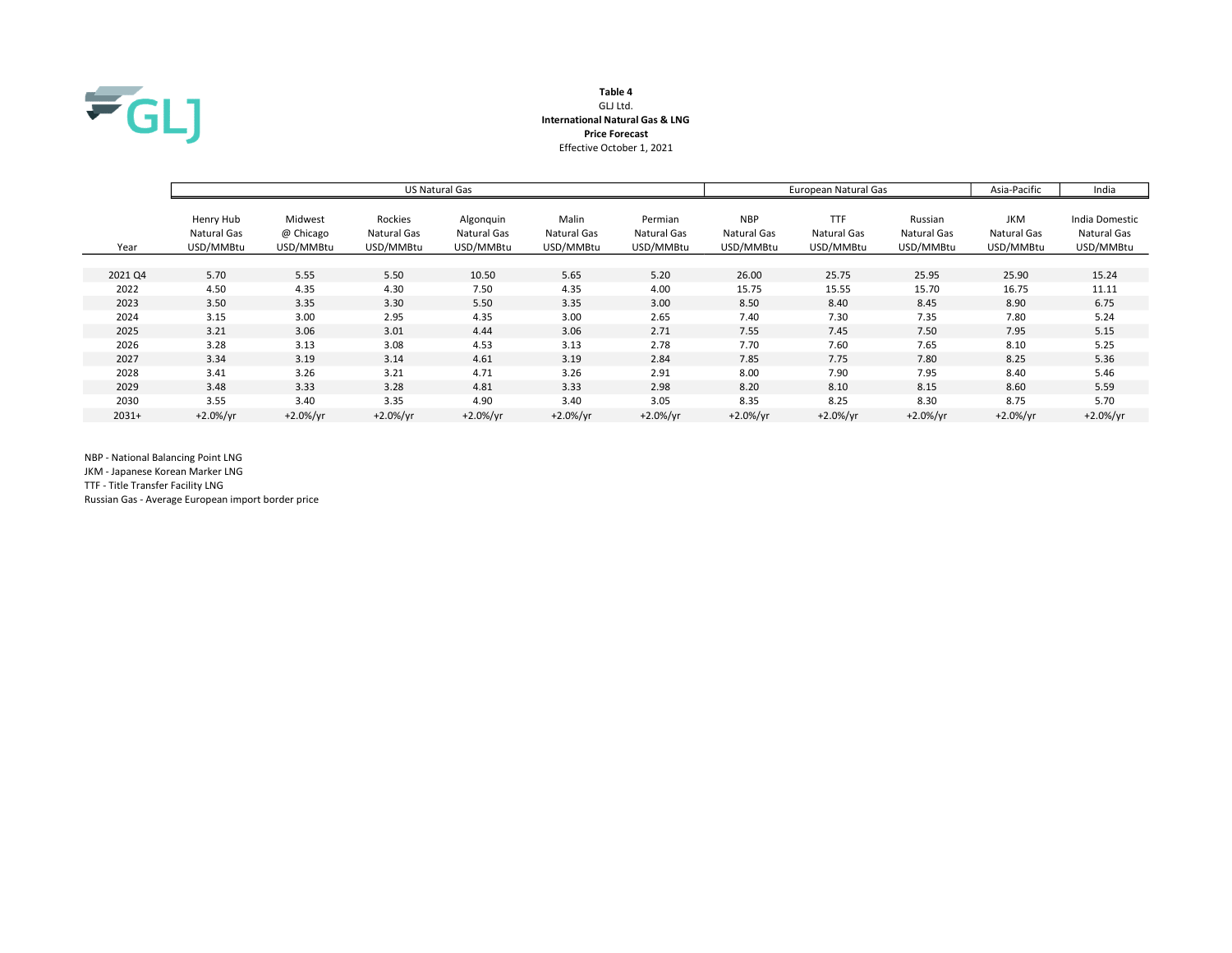

# Table 5 GLJ Ltd. Natural Gas Liquids Price Forecast Effective October 1, 2021

|         |             | Canadian Natural Gas Liquids |               |            | US Natural Gas Liquids |             |               |             |             |              |                |             | Asia/Europe/Other |               |
|---------|-------------|------------------------------|---------------|------------|------------------------|-------------|---------------|-------------|-------------|--------------|----------------|-------------|-------------------|---------------|
|         |             |                              |               |            |                        |             |               |             |             |              |                |             |                   |               |
|         |             | Edmonton                     |               |            | Conway                 |             |               |             |             | Mont Belvieu | Far East Index |             |                   |               |
|         | Ethane      | Propane                      | <b>Butane</b> | Condensate | $E/P$ Mix <sup>*</sup> | Propane     | <b>Butane</b> | Condensate  | Ethane      | Propane      | <b>Butane</b>  | Condensate  | Propane           | <b>Butane</b> |
| Year    | CAD/bbl     | CAD/bbl                      | CAD/bbl       | CAD/bbl    | USD/bbl                | USD/bbl     | USD/bbl       | USD/bbl     | USD/bbl     | USD/bbl      | USD/bbl        | USD/bbl     | USD/bbl           | USD/bbl       |
|         |             |                              |               |            |                        |             |               |             |             |              |                |             |                   |               |
| 2021 Q4 | 13.69       | 65.84                        | 78.47         | 96.20      | 18.53                  | 52.50       | 63.75         | 75.00       | 21.38       | 55.50        | 62.25          | 73.50       | 50.70             | 58.50         |
| 2022    | 12.16       | 47.04                        | 59.87         | 91.19      | 14.62                  | 39.60       | 50.40         | 66.24       | 16.88       | 41.04        | 48.24          | 64.80       | 48.75             | 56.25         |
| 2023    | 10.26       | 32.26                        | 48.38         | 85.01      | 11.38                  | 37.96       | 48.31         | 63.49       | 13.13       | 39.34        | 46.24          | 62.11       | 47.13             | 54.38         |
| 2024    | 9.56        | 31.31                        | 46.96         | 82.78      | 10.24                  | 36.98       | 47.07         | 61.86       | 11.81       | 38.33        | 45.05          | 60.52       | 46.31             | 53.43         |
| 2025    | 9.77        | 31.94                        | 47.90         | 84.42      | 10.44                  | 37.72       | 48.01         | 63.09       | 12.05       | 39.09        | 45.95          | 61.72       | 47.23             | 54.50         |
| 2026    | 9.98        | 32.57                        | 48.86         | 86.12      | 10.66                  | 38.48       | 48.97         | 64.36       | 12.30       | 39.88        | 46.87          | 62.96       | 48.18             | 55.59         |
| 2027    | 10.18       | 33.23                        | 49.84         | 87.84      | 10.86                  | 39.24       | 49.94         | 65.64       | 12.53       | 40.67        | 47.80          | 64.22       | 49.14             | 56.70         |
| 2028    | 10.41       | 33.89                        | 50.83         | 89.60      | 11.08                  | 40.03       | 50.95         | 66.96       | 12.79       | 41.48        | 48.76          | 65.50       | 50.12             | 57.83         |
| 2029    | 10.63       | 34.57                        | 51.85         | 91.39      | 11.31                  | 40.83       | 51.97         | 68.30       | 13.05       | 42.32        | 49.74          | 66.82       | 51.13             | 58.99         |
| 2030    | 10.86       | 35.26                        | 52.89         | 93.22      | 11.54                  | 41.65       | 53.00         | 69.66       | 13.31       | 43.16        | 50.73          | 68.15       | 52.15             | 60.17         |
| $2031+$ | $+2.0\%/yr$ | $+2.0%/yr$                   | $+2.0%/yr$    | $+2.0%/yr$ | $+2.0%/yr$             | $+2.0\%/yr$ | $+2.0\%/yr$   | $+2.0\%/yr$ | $+2.0\%/yr$ | $+2.0\%/yr$  | $+2.0%/yr$     | $+2.0\%/yr$ | $+2.0%/yr$        | $+2.0\%/yr$   |

Butane prices at Conway and Mont Belvieu represent a blended price of two thirds normal butane and one third iso-butane. \*Conway E/P mix is blended at 80%-20%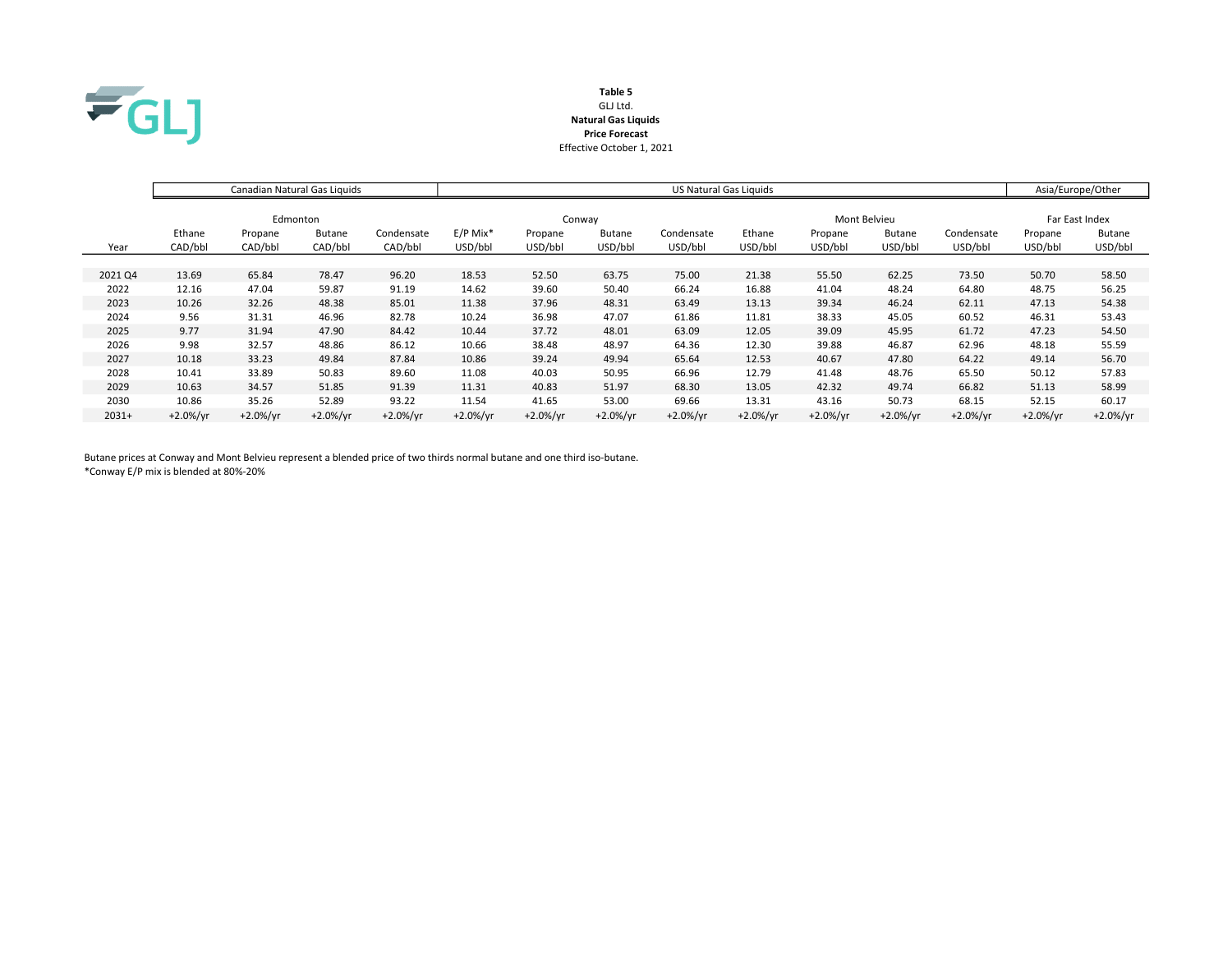

# Table 6 GLJ Ltd. International Exchange Rates Forecast Effective October 1, 2021

| Year    | Inflation<br>% | Canada<br>CADUSD<br>Exchange<br>Rate<br>CAD/USD | <b>UK</b><br><b>GBPUSD</b><br>Exchange<br>Rate<br>GBP/USD | Euro<br><b>EURUSD</b><br>Exchange<br>Rate<br>EUR/USD | Norway<br><b>NOKUSD</b><br>Exchange<br>Rate<br>USD/NOK | Australia<br><b>AUDUSD</b><br>Exchange<br>Rate<br>AUD/USD | China<br><b>USDCNY</b><br>Exchange<br>Rate<br>USD/CNY | Japan<br><b>USDJPY</b><br>Exchange<br>Rate<br>USD/JPY |
|---------|----------------|-------------------------------------------------|-----------------------------------------------------------|------------------------------------------------------|--------------------------------------------------------|-----------------------------------------------------------|-------------------------------------------------------|-------------------------------------------------------|
| 2021 Q4 | 0.0            | 0.790                                           | 1.370                                                     | 1.170                                                | 8.500                                                  | 0.740                                                     | 6.50                                                  | 110.00                                                |
| 2022    | 0.0            | 0.795                                           | 1.380                                                     | 1.195                                                | 8.500                                                  | 0.750                                                     | 6.50                                                  | 110.00                                                |
| 2023    | 3.0            | 0.800                                           | 1.380                                                     | 1.210                                                | 8.500                                                  | 0.750                                                     | 7.00                                                  | 110.00                                                |
| 2024    | 2.0            | 0.800                                           | 1.380                                                     | 1.210                                                | 8.500                                                  | 0.750                                                     | 7.00                                                  | 110.00                                                |
| 2025    | 2.0            | 0.800                                           | 1.380                                                     | 1.210                                                | 8.500                                                  | 0.750                                                     | 7.00                                                  | 110.00                                                |
| 2026    | 2.0            | 0.800                                           | 1.380                                                     | 1.210                                                | 8.500                                                  | 0.750                                                     | 7.00                                                  | 110.00                                                |
| 2027    | 2.0            | 0.800                                           | 1.380                                                     | 1.210                                                | 8.500                                                  | 0.750                                                     | 7.00                                                  | 110.00                                                |
| 2028    | 2.0            | 0.800                                           | 1.380                                                     | 1.210                                                | 8.500                                                  | 0.750                                                     | 7.00                                                  | 110.00                                                |
| 2029    | 2.0            | 0.800                                           | 1.380                                                     | 1.210                                                | 8.500                                                  | 0.750                                                     | 7.00                                                  | 110.00                                                |
| 2030    | 2.0            | 0.800                                           | 1.380                                                     | 1.210                                                | 8.500                                                  | 0.750                                                     | 7.00                                                  | 110.00                                                |
| $2031+$ | 2.0            | 0.800                                           | 1.380                                                     | 1.210                                                | 8.500                                                  | 0.750                                                     | 7.00                                                  | 110.00                                                |

GLJ Forecasts a variety of other exchange rates that can be obtained upon request.